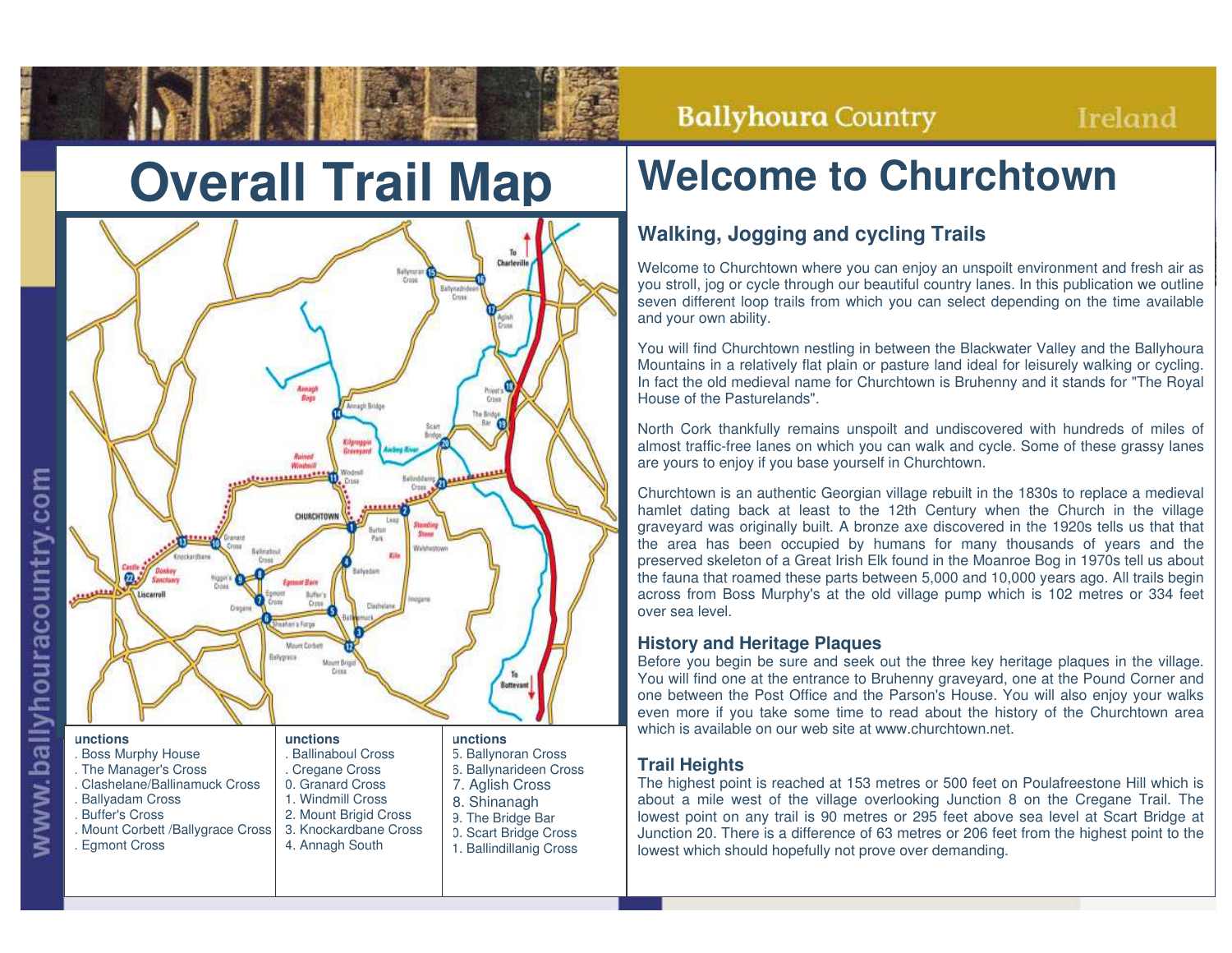

## **Ballyhoura Country**

## Ireland



#### **Trail 1: The Imogane Loop**

Junctions: 1, 2, 3, 4 and 1 Distance: 5 miles / 7 Km



#### **Trail 3:The Cregane Loop**

Junctions: 1, 9, 10, 11 & 1 Distance: 5.3 miles / 8.48 Km



#### **Trail 2:The Buffer's Cross Loop**

Junctions: 1, 5, 6, 7, 8 & 1 Distance: 3.5 miles / 5.6 Km



#### **Trail 4: The Cregane Loop and Liscarroll Castle**

Junctions: 1, 9, 10, 22, Liscarroll, return to 10, 11 & 1

Distance: 8 miles / 12.8 Km